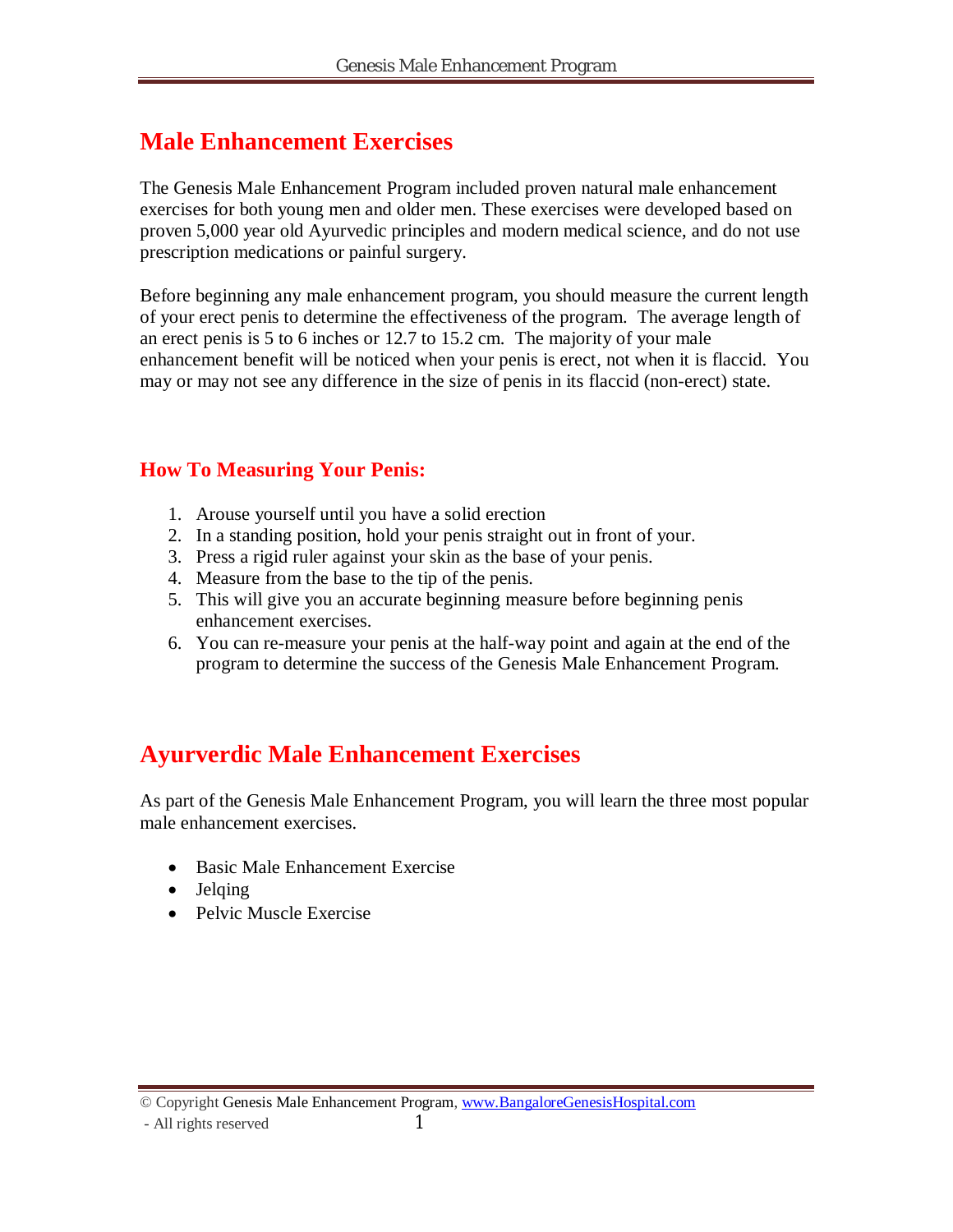#### **Basic Male Enhancement Exercises 1 A (for young men aged 20-40)**

The Basic Male Enhancement Exercises are designed for both young men and older men seeking to increase the size of their penis naturally without the use of pills, penis stretching devices or surgery.

These Ayurvedic male enhancement techniques stretch the shaft of the penis to elongate the tissue and allow more blood to enter the corpus cavernosum. Male enhancement exercises should always be performed when your penis is flaccid, except when specified, such as the jelq. Performing these exercises when your penis is erect can result in injury.

The exercises are the same for both young men and older men, except for the number rep sets to be done each day.

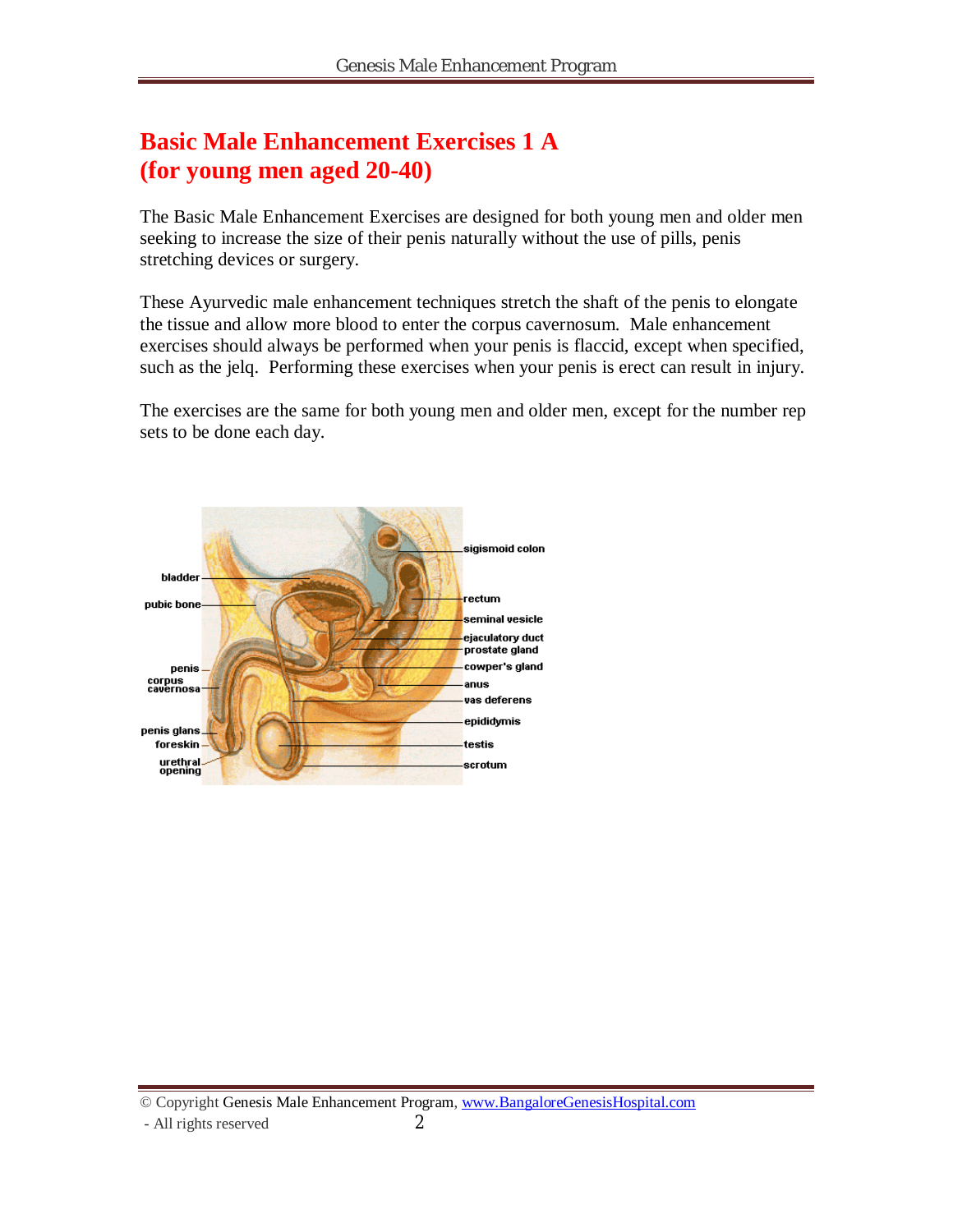#### **Male Enhancement Exercise 1-A**



- 1. For the Basic Male Enhancement Exercises, your penis should be flaccid (nonerect) or partially erect.
- 2. These exercises should not be done on a fully erect penis to prevent injury.
- 3. Holding the glans (head of the penis), stretch your penis upward and hold for a count of ten.
- 4. Stretch the skin of your penis until you begin to feel a bit of tension.
- 5. Once you feel some tension, stop pulling. Continuing to pull can cause injury to your penis.
- 6. Pull your penis in the downward position and hold for a count of ten.
- 7. Pull to the left and hold for a count of ten.
- 8. Pull your penis the right and hold for a count of ten.
- 9. This exercise should be done two to three times a day for 5 minutes each session.
- 10. You should work up to doing this exercise for 10 minutes each session 2 -3 times a day.

© Copyright Genesis Male Enhancement Program, www.BangaloreGenesisHospital.com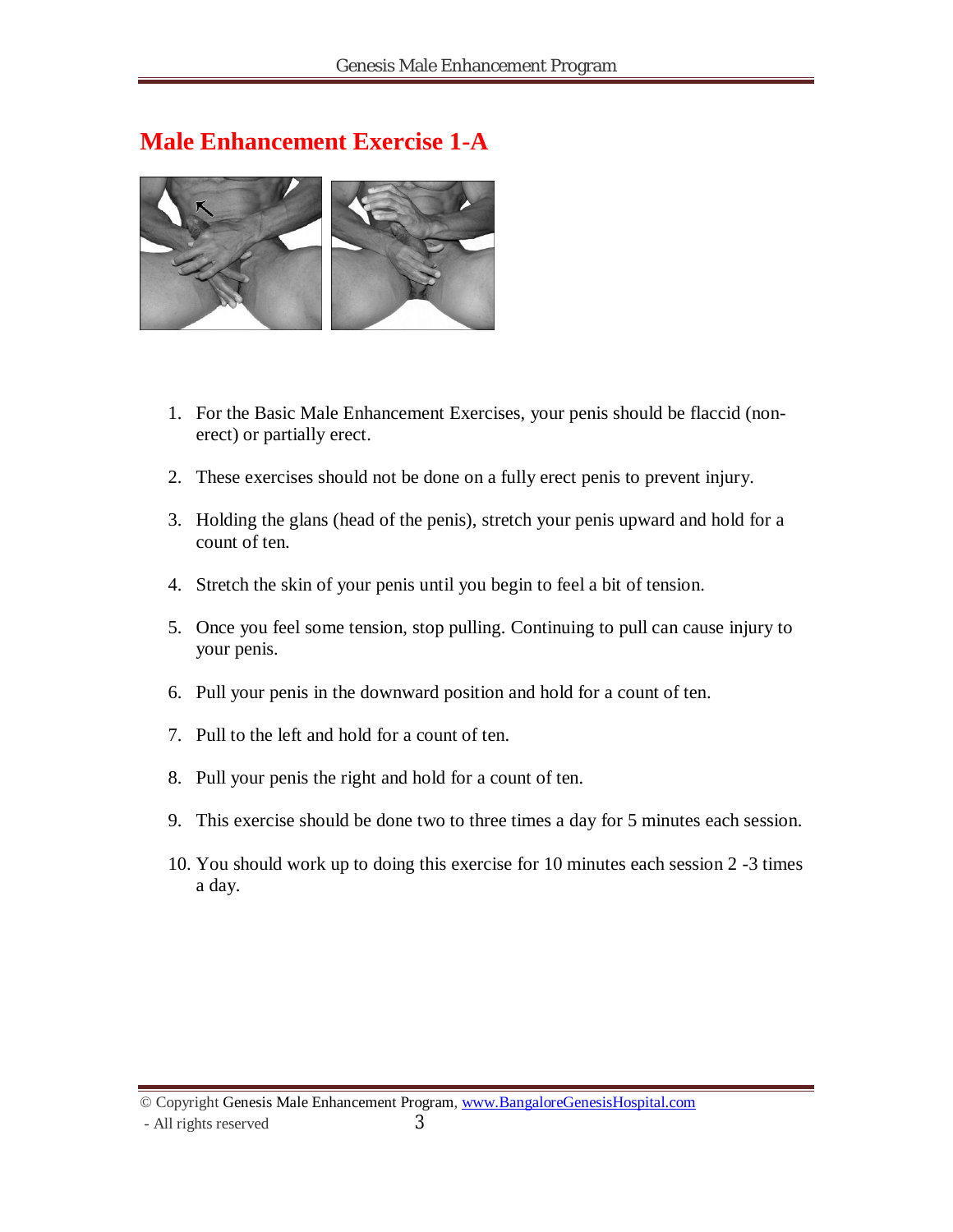#### **Male Enhancement Exercise 2-A**



- 1. Holding the glans (head of the penis).
- 2. Pull your penis away from your body straight out.
- 3. Place the thumb of your other hand on the base of your penis, and press down with your thumb while lifting up at the glans.
- 4. Hold for a 10 count.
- 5. Repeat this exercise by pulling your penis to the right while still holding your thumb on the base of the penis, and hold for a count of 10.
- 6. Pull your penis to the left, placing your thumb on alternate sides of your penis in order to create tension.
- 7. Continue stretching—alternating between up, right, and left, but never down—for 5 minutes. Repeat two to three times per day.
- 8. Your goal is to get to 10 minutes per session 2-3 times per day.

© Copyright Genesis Male Enhancement Program, www.BangaloreGenesisHospital.com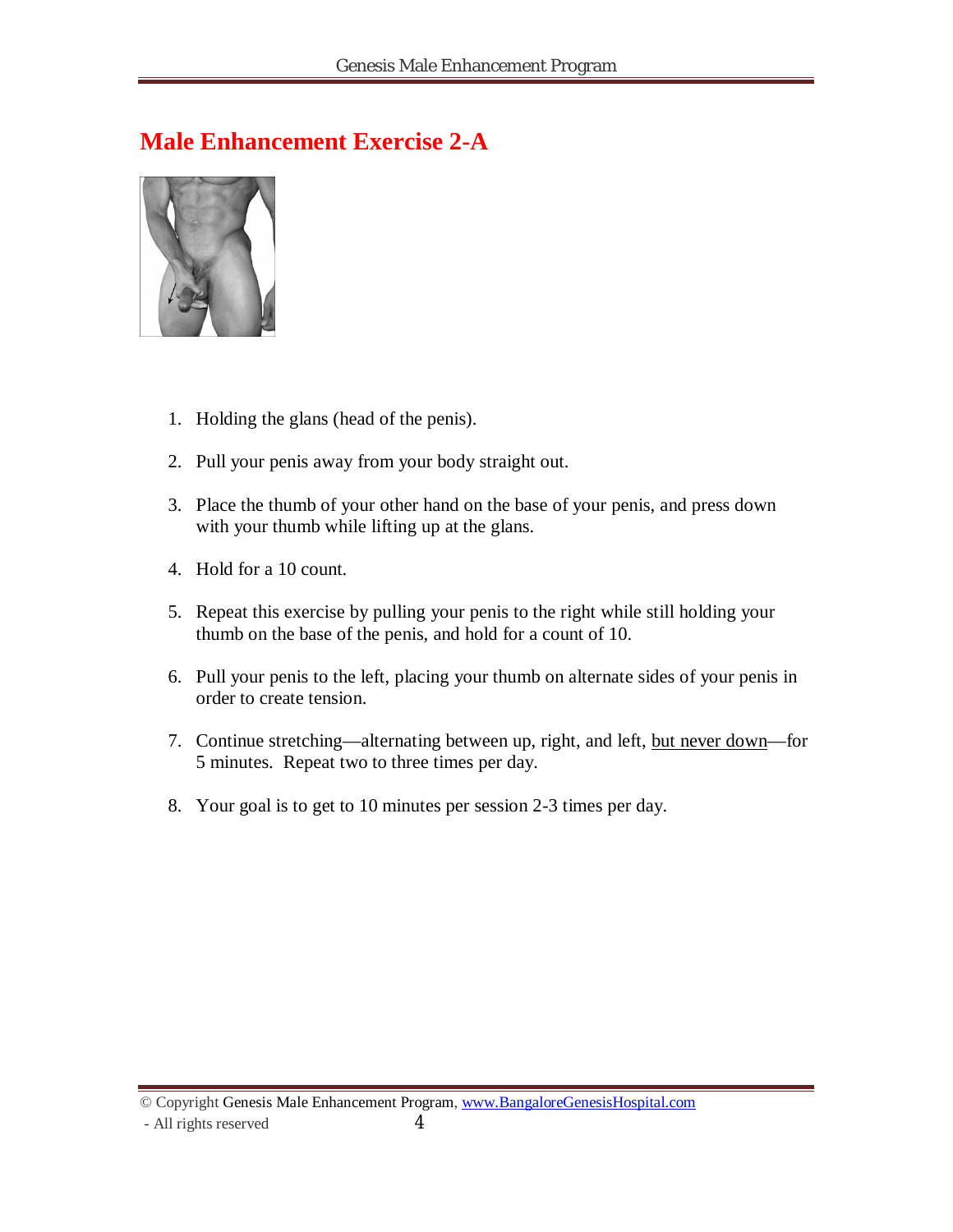### **Male Enhancement Exercise 3-A**



- 1. Hold your penis.
- 2. Firmly press the skin back by placing both thumbs with nails touching over the shaft of your penis, and place your remaining fingers underneath for support.
- 3. If your grip is tight enough to cause pain and cut off circulation, you are holding too tight, and slightly relax grip.
- 4. Hold for 10 seconds then relax and repeat.
- 5. You want to maintain a continuous pump action.
- 6. The farther back the penis is held, the better your results will be.
- 7. Do this exercise for 5 minutes.
- 8. Repeat two three times per day.
- 9. This exercise can also be performed while semi-erect, but not fully erect. A semierect penis is partially erect, but not suitable for sexual intercourse.
- 10. Your goal is to get to 10 minutes per session, 2-3 times per day.

© Copyright Genesis Male Enhancement Program, www.BangaloreGenesisHospital.com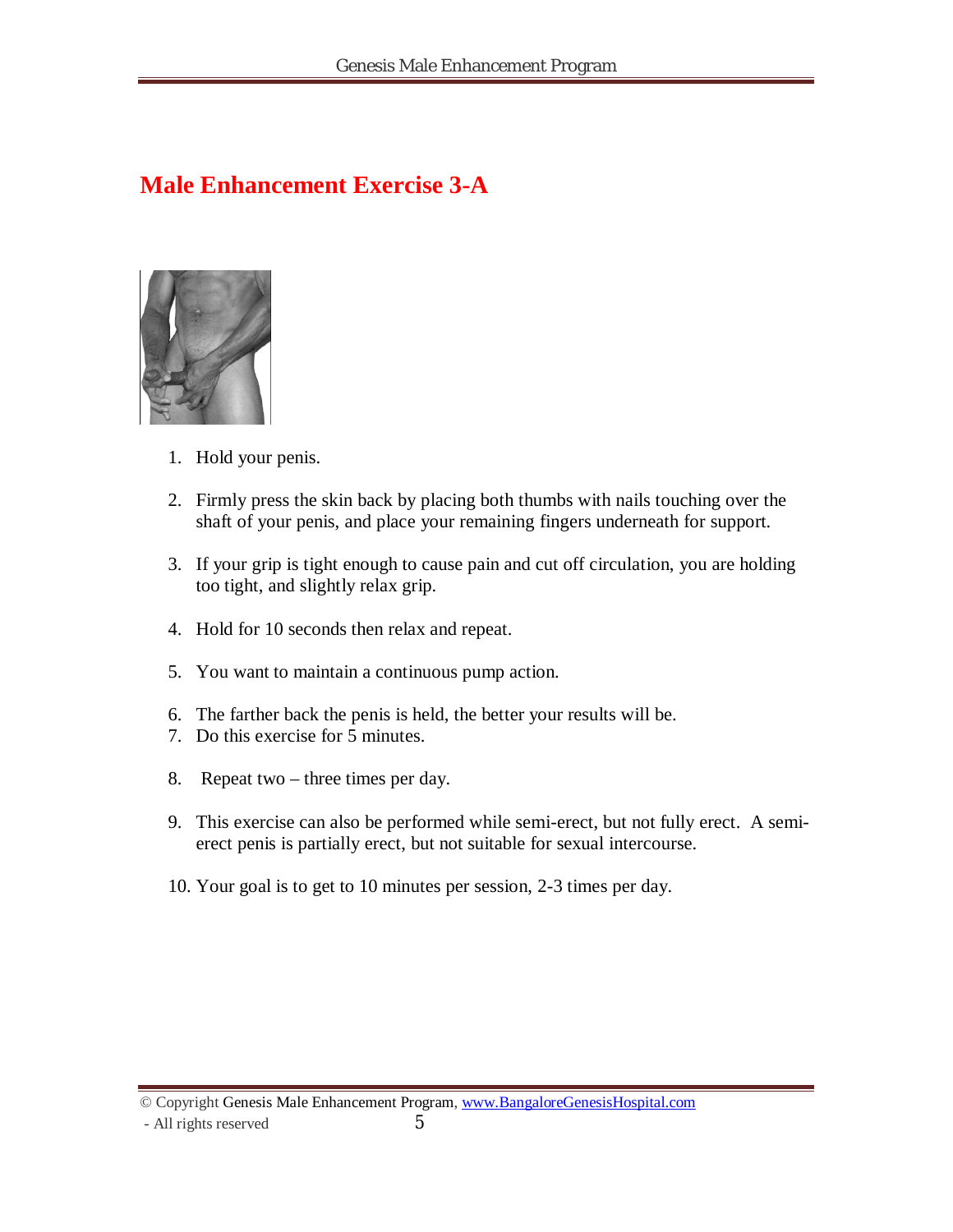#### **Male Enhancement Exercise 4-A**



- 1. Place one hand at the base of your penis and the other behind the glans.
- 2. Stretch the penis in both directions, away from the body with your hand on the glans.
- 3. Pull towards the body with the hand at the base of the penis.
- 4. Hold for 10 seconds and repeat.
- 5. Pull until you feel a bit of tension on the shaft of the penis.
- 6. If you feel pain or discomfort, then don't pull so hard.
- 7. Repeat this exercise 2-3 times per day a day for 5 minutes each session.
- 8. Your goal is to get to 10 minutes per session, 2-3 times per day.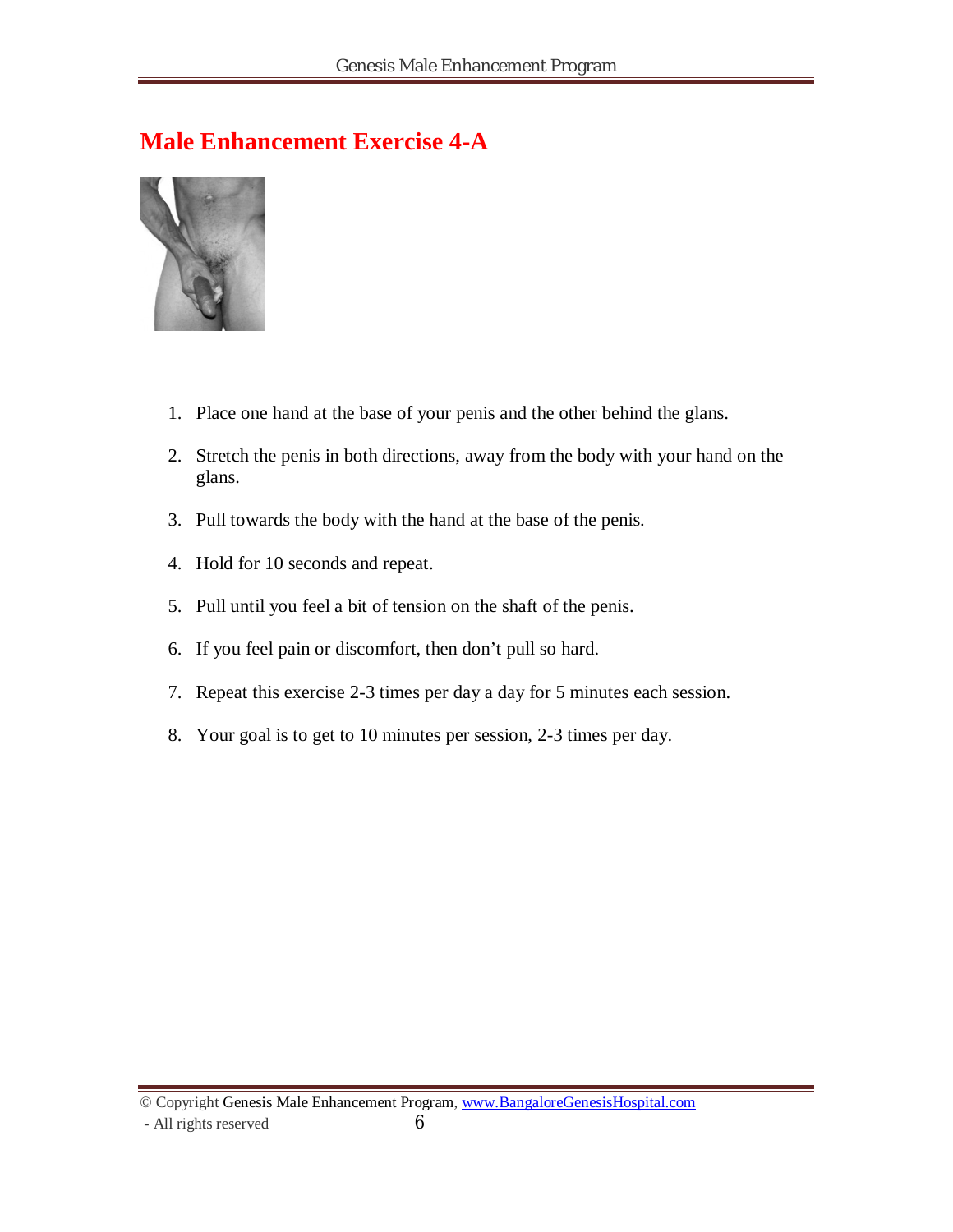### **Basic Male Enhancement Exercises 1 B (for older men aged 50-75)**

The Basic Male Enhancement Exercises are designed for both young men and older men seeking to increase the size of their penis naturally without the use of pills, penis stretching devices or surgery.

These Ayurvedic male enhancement techniques stretch the shaft of the penis to elongate the tissue and allow more blood to enter the corpus cavernosum. Male enhancement exercises should always be performed when your penis is flaccid, except when specified, such as the jelq. Performing these exercises when your penis is erect can result in injury.

The exercises are the same for both young men and older men, except for the number rep sets to be done each day.

# **Male Enhancement Exercise 1-B**



- 1. Holding the glans (head of the penis), stretch your penis upward and hold for a count of ten.
- 2. Stretch the skin of your penis until you begin to feel a bit of tension.
- 3. Once you feel some tension, stop pulling. Continuing to pull can cause injury to your penis.
- 4. Pull your penis in the downward position and hold for a count of ten.
- 5. Pull to the left and hold for a count of ten.
- 6. Pull your penis the right and hold for a count of ten.
- 7. This exercise should be done one to two times a day for 5 minutes each session or longer, if you are able to.

<sup>©</sup> Copyright Genesis Male Enhancement Program, www.BangaloreGenesisHospital.com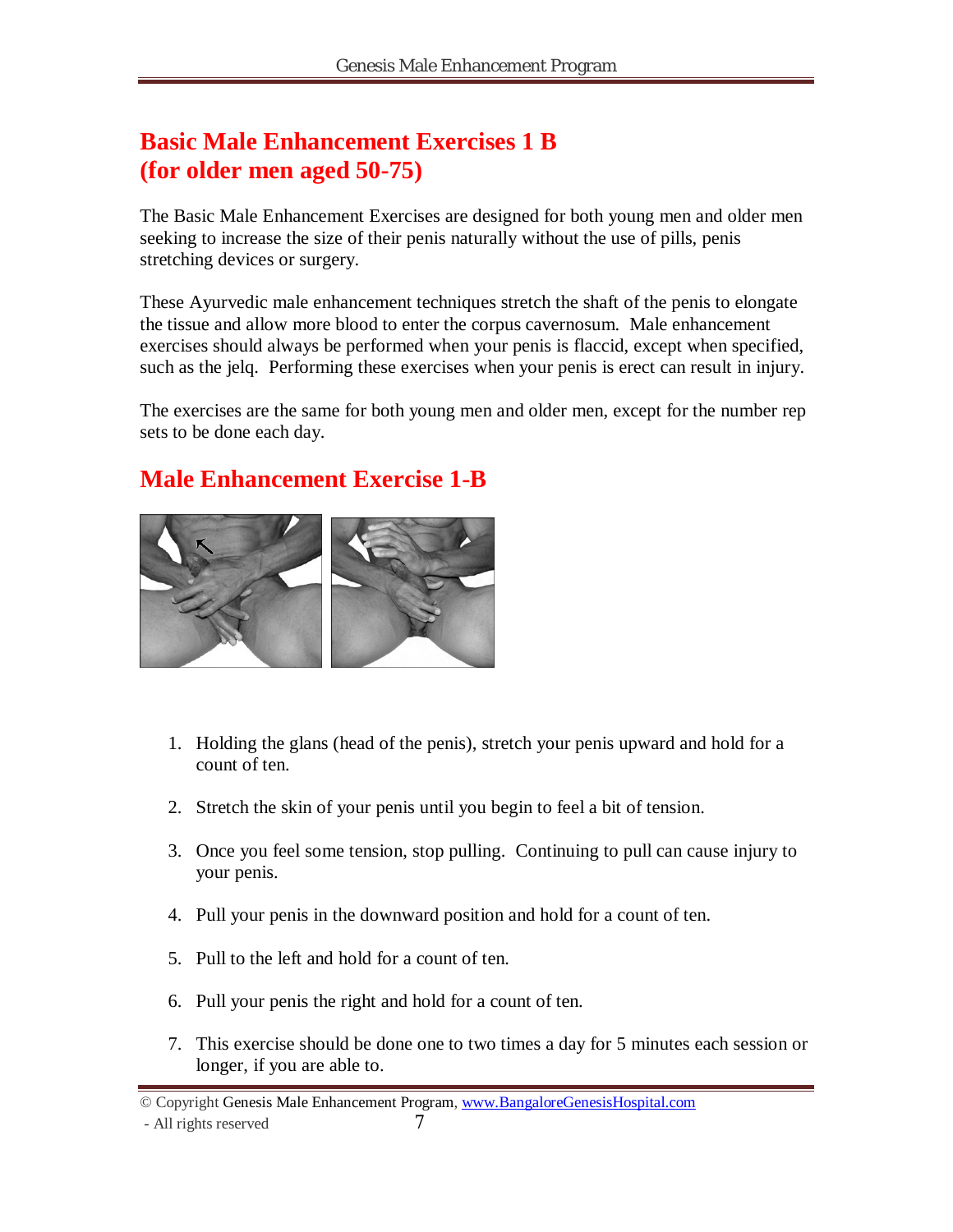#### **Male Enhancement Exercise 2-B**



- 1. Holding the glans (head of the penis).
- 2. Pull your penis away from your body straight out.
- 3. Place the thumb of your other hand on the base of your penis, and press down with your thumb while lifting up at the glans.
- 4. Hold for a 10 count.
- 5. Repeat this exercise by pulling your penis to the right while still holding your thumb on the base of the penis, and hold for a count of 10.
- 6. Pull your penis to the left, placing your thumb on alternate sides of your penis in order to create tension.
- 7. Continue stretching—alternating between up, right, and left, but never down—for 5 minutes. Repeat 1-2 times per day.
- 8. Try to extend the time per session, if you are able to.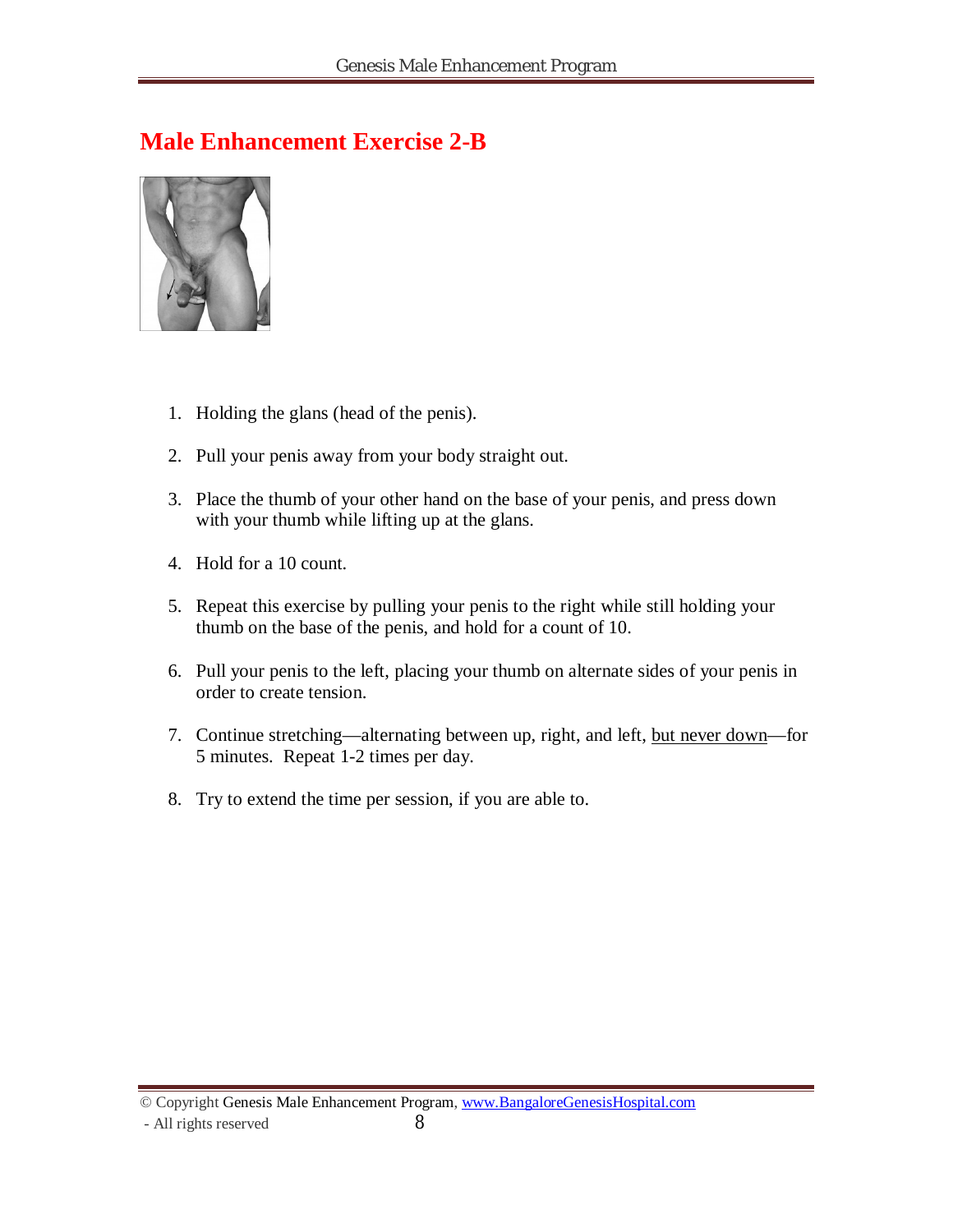#### **Male Enhancement Exercise 3-B**



- 1. Hold your penis
- 2. Firmly press the skin back by placing both thumbs with nails touching over the shaft of your penis, and place your remaining fingers underneath for support.
- 3. If your grip is tight enough to cause pain and cut off circulation, you are holding too tight. Slightly relax your grip.
- 4. Hold for 5-10 seconds then relax and repeat.
- 5. You want to maintain a continuous pump action.
- 6. The farther back the penis is held, the better your results will be.
- 7. Do this exercise for 5 minutes.
- 8. Repeat  $1 2$  times per day.
- 9. This exercise can also be performed while semi-erect, but not fully erect. A semierect penis is partially erect, but not suitable for sexual intercourse.
- 10. Increase the time per session if possible.

© Copyright Genesis Male Enhancement Program, www.BangaloreGenesisHospital.com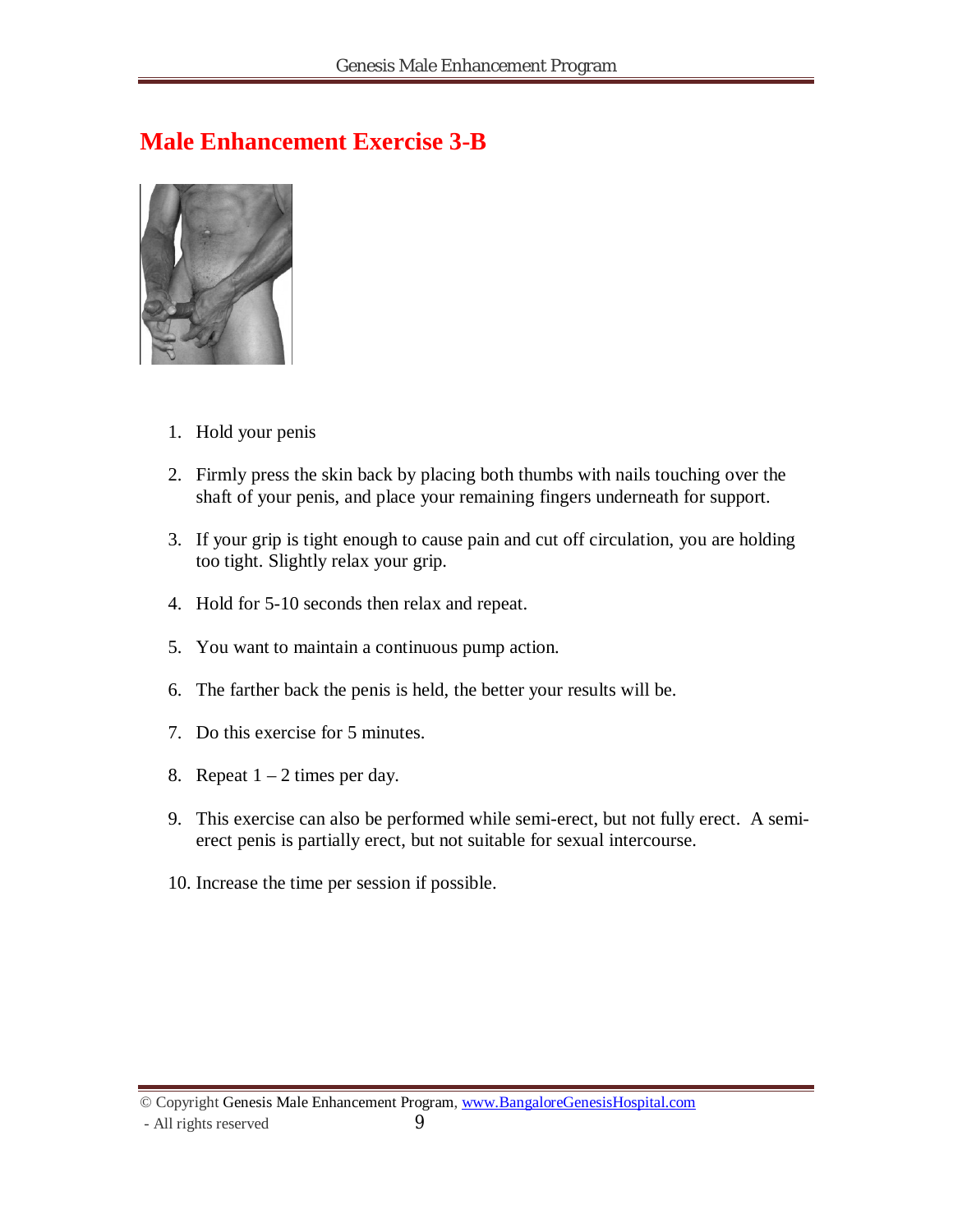#### **Male Enhancement Exercise 4-B**



- 1. Place one hand at the base of your penis and the other behind the glans.
- 2. Stretch the penis in both directions, away from the body with your hand on the glans.
- 3. Pull towards the body with the hand at the base of the penis.
- 4. Hold for 5-10 seconds and repeat.
- 5. Pull until you feel a bit of tension.
- 6. If you feel pain or discomfort, then don't pull so hard.
- 7. Repeat this exercise 1-2 times per day a day for 5 minutes each session.
- 8. Increase the time per session if possible.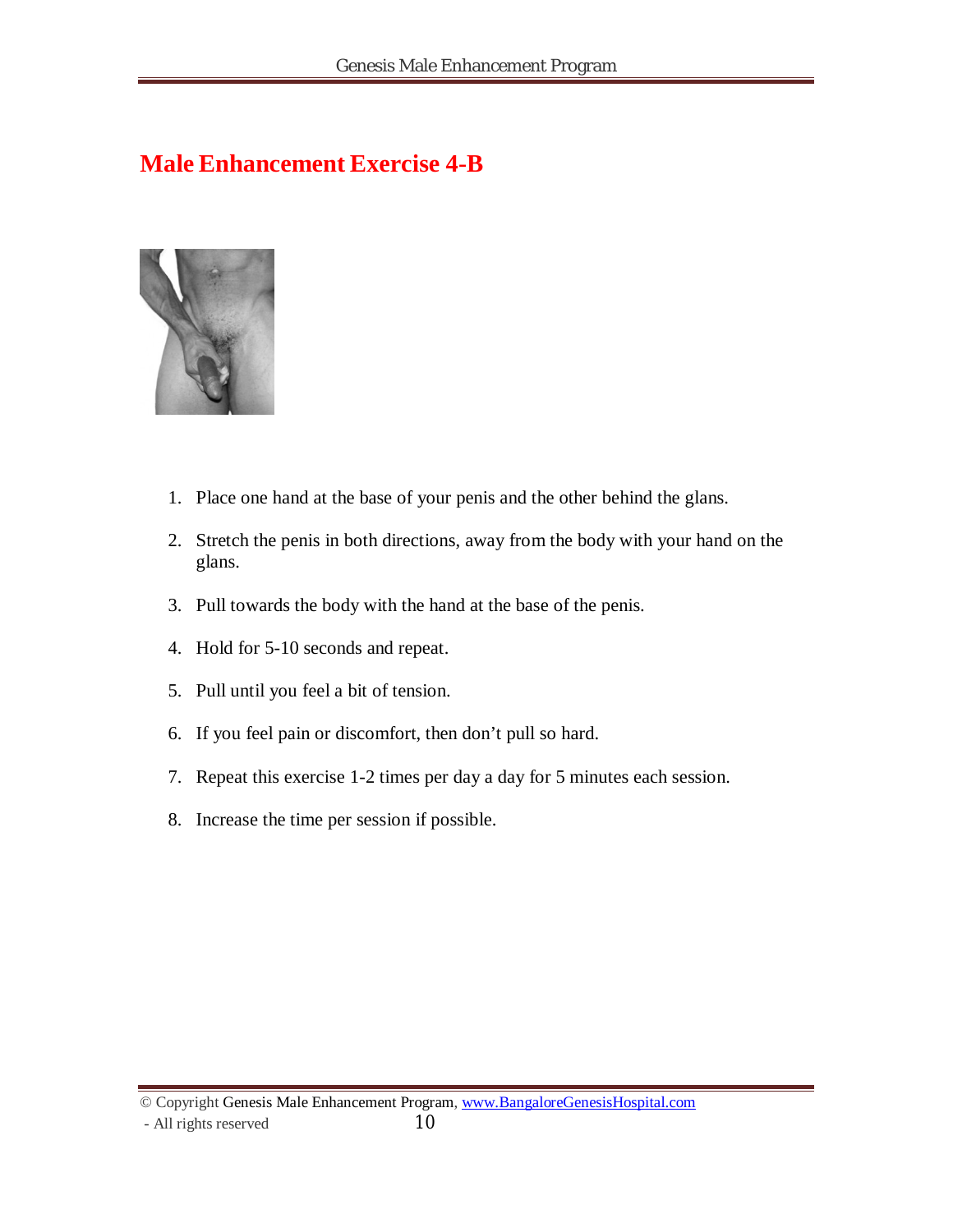### **Jelqing Male Enhancement Exercise**

Jelqing, also known as milking, since the hand motions are similar to that of pulling a cow's utters for milk, is one of the oldest Ayurvedic male enhancement techniques, with centuries of written history of its use in Asia and in Arabic countries.

The goal of the jelq is to push blood from the shaft of the penis into the corpora cavernosum, the three sponge-like chambers that fill with blood to make the penis erect.



# **Jelqing Warm Up**

Jelqing is just like any other exercise; you need to warm-up your muscle before starting to prevent injury. This is important, since while most other male enhancement exercises are dome while the penis is flaccid, the jelq exercise is done when the penis is semi-erect.

- 1. Massage you penis until you are semi-erect
- 2. Soak a washcloth in warm water.
- 3. Wrap the washcloth around your penis for three minutes.
- 4. Repeat above warm-wrap another three times.

An alternative to the above jelqing warm-up is to simply massage and stroke your semierect penis in a warm bath.

© Copyright Genesis Male Enhancement Program, www.BangaloreGenesisHospital.com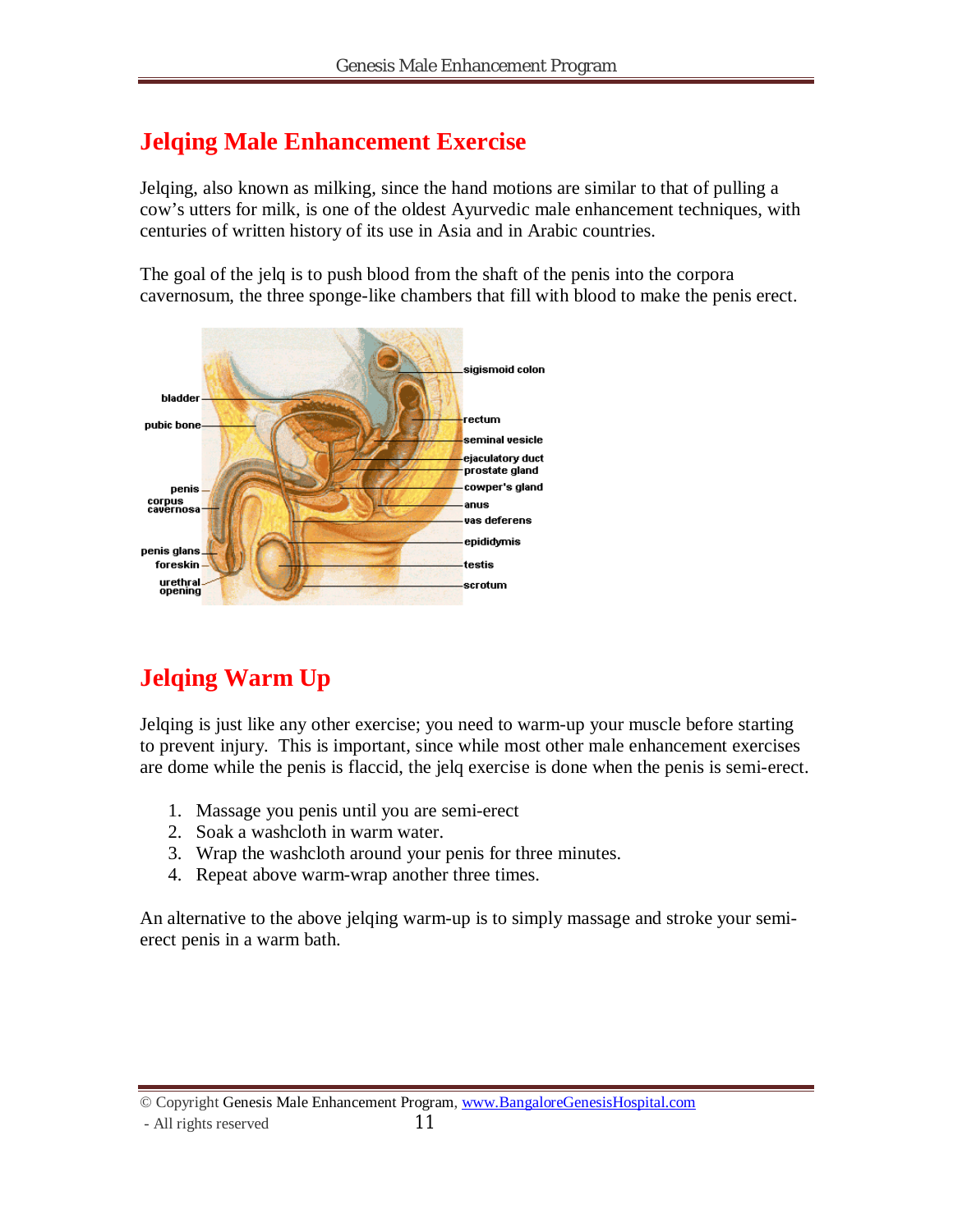#### **The Jelq Male Enhancement Exercise for Young Men (ages 20-40)**

- 1. Put some lubricant (e.g. baby oil or a water based lubricant) on both your hands and penis.
- 2. With the thumb and forefinger of one hand, make an "Okay" sign around the base of your penis and grip it firmly.
- 3. Now start a milking (moving back and forth motion) towards the end of your penis.
- 4. When your milking hand reaches the head of your penis, form an "Okay" sign with your free hand and start milking as you did previously with the other hand.
- 5. Do not milk the head (glans) of the penis.
- 6. You should be able to use both hands to create a continuous milking action, alternating between hands.
- 7. For first week, complete 100 jelq strokes each day within five minutes.
- 8. Experts recommend no more than 100 jelq strokes to prevent injury.
- 9. One of the most common mistakes is jelqing too many times per session or during the week. Key is to take it slow until you master the process, and your body adjusts.
- 10. For the second week, increase to 200 jelq strokes each day within five minutes.
- 11. For the third week, perform 300 jelq strokes each day within five minutes
- 12. From the fourth week onwards, try and perform 500 jelq strokes each day within five minutes.
- 13. Like any other muscle in the body, you need to exercise it to keep it strong, and the penis must be exercised as well to stay strong and hard.
- 14. Within 2 weeks to one month you will begin to see increased length and width in your erect penis.
- 15. You may or may not see a change in your penis in the flaccid state (which is normal).

<sup>©</sup> Copyright Genesis Male Enhancement Program, www.BangaloreGenesisHospital.com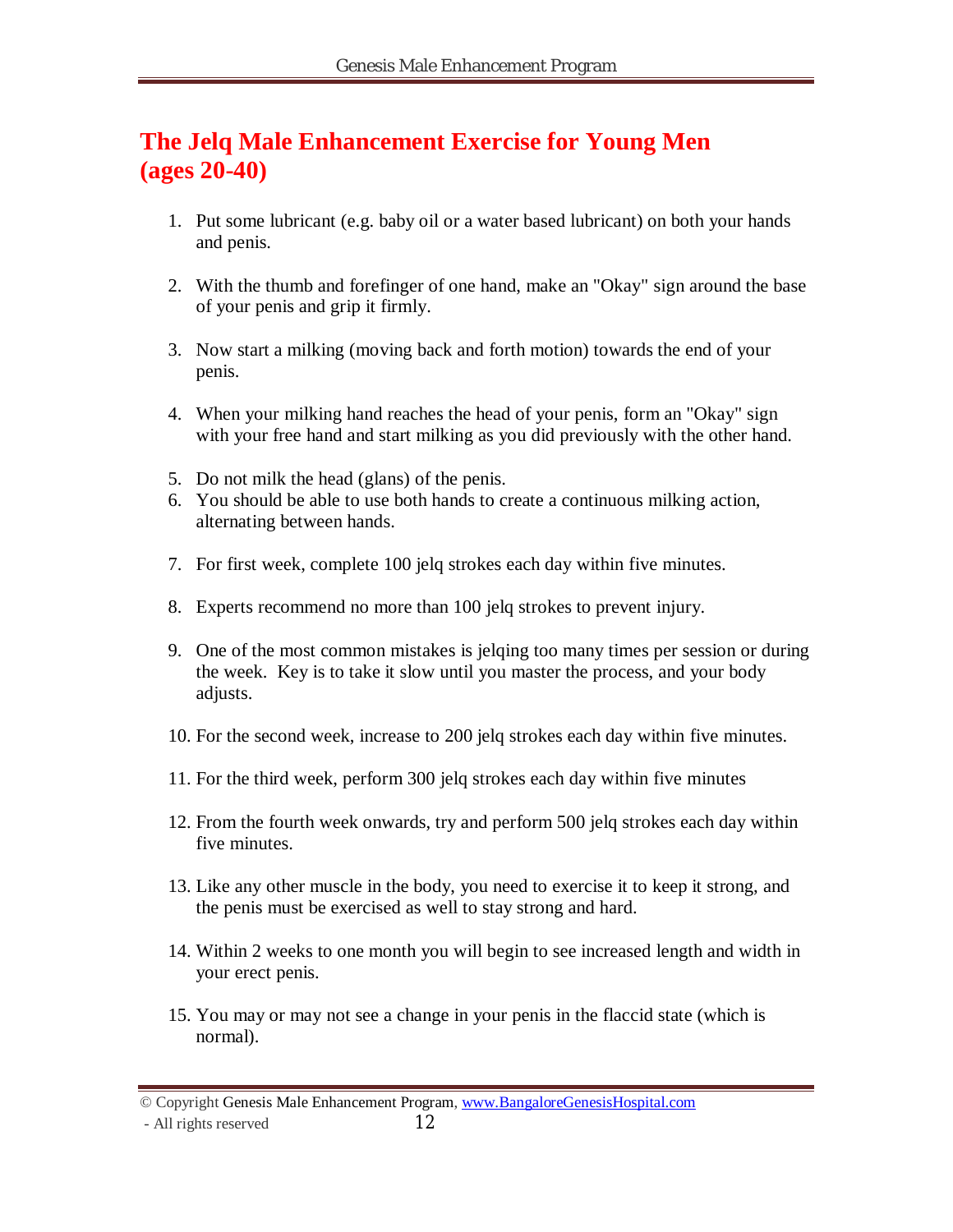#### **The Jelq Male Enhancement Exercise for Older Men (ages 50-75)**

- 1. Put some lubricant (e.g. baby oil or a water based lubricant) on both your hands and penis.
- 2. With the thumb and forefinger of one hand, make an "Okay" sign around the base of your penis and grip it firmly.
- 3. Now start a milking (moving back and forth motion) towards the end of your penis.
- 4. When your milking hand reaches the head of your penis, form an "Okay" sign with your free hand and start milking as you did previously with the other hand.
- 5. Do not milk the head (glans) of the penis.
- 6. You should be able to use both hands to create a continuous milking action, alternating between hands.
- 7. For first week, complete 100 jelq strokes each day within five minutes.
- 8. Experts recommend no more than 100 jelq strokes to prevent injury.
- 9. One of the most common mistakes is jelqing too many times per session or during the week. Key is to take it slow until you master the process, and your body adjusts.
- 10. For the second week, increase to 200 jelq strokes each day within five minutes.
- 11. For the third week, perform 300 jelq strokes each day within five minutes.
- 12. From the fourth week onwards, try and perform 500 jelq strokes each day within five minutes.
- 13. Like any other muscle in the body, you need to exercise it to keep it strong, and the penis must be exercised as well to stay strong and hard.
- 14. Within 2 weeks to one month you will begin to see increased length and width in your erect penis.
- 15. You may or may not see a change in your penis in the flaccid state (which is normal).

- All rights reserved 13

<sup>©</sup> Copyright Genesis Male Enhancement Program, www.BangaloreGenesisHospital.com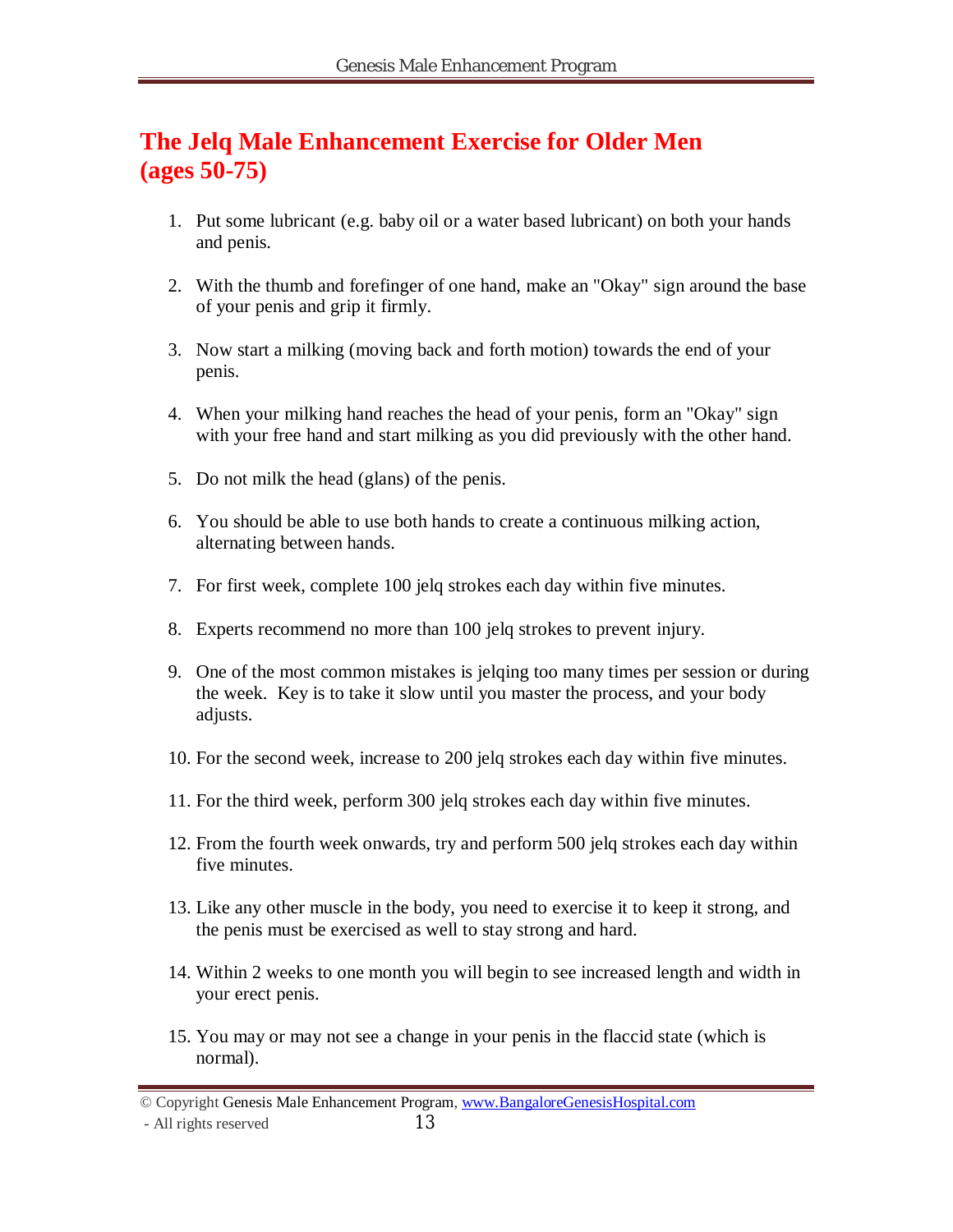#### **Benefits of the Genesis Ayurvedic Male Enhancement Exercises**

- These Ayurvedic male enhancement exercises use the same principles as a regular gym workout to increase the length and width the tissue and fibers of the penis.
- The cells of the penis will continue to get larger and stronger with continued exercise.
- Like a gym workout, the muscle fibers are broken down, and they healing at night while you sleep leading to increased size of the penis.
- The jelq exercise is a powerful, yet simple penis enlargement exercise giving you length, width and girth in a short amount of time.
- Your partner will notice that your penis is longer, wider and harder when erect.
- Improved blood flow with this exercise can reduce or eliminate symptoms of erectile dysfunction.
- Your larger penis will improve your self confidence as a man.
- Increased blood flow naturally boosts production of testosterone.
- Men with prostate problems may see a reduction or elimination of their symptoms as increased blood flow washes away toxins.
- Orgasms and ejaculation will become more intense.
- You may see increased volume of semen.
- This natural male enhancement exercise does not require the use of medications or equipment.
- You will enjoy and want have sex more often, which can improve communication and intimacy.
- Achieve improved sexual performance.

<sup>©</sup> Copyright Genesis Male Enhancement Program, www.BangaloreGenesisHospital.com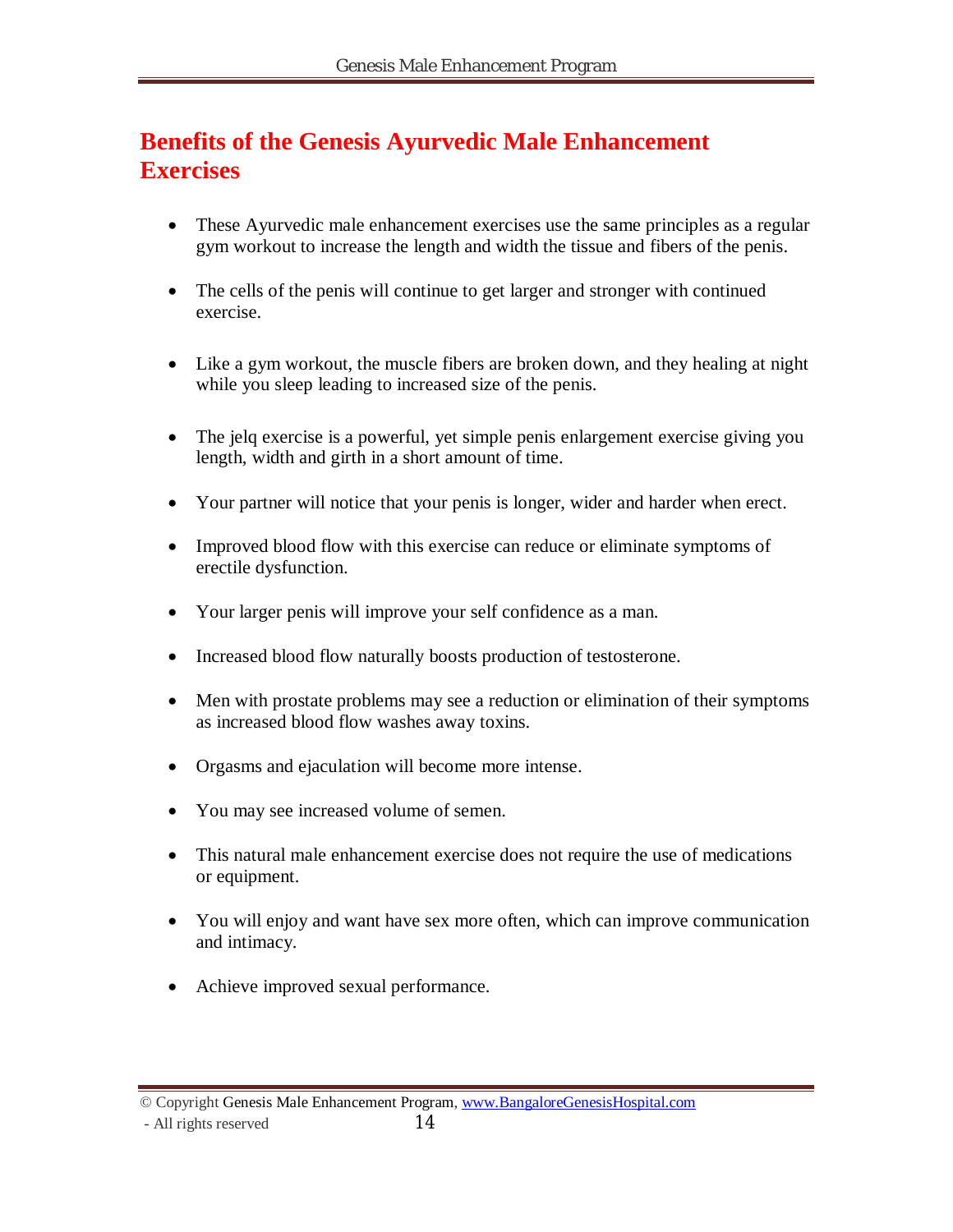### **Pelvic Floor Muscle Exercise for Male Enhancement**

The Pubococcygeus muscle, also known as the PC muscle or pelvic floor muscle, is an important part of the male body.

The pelvic floor muscle is located just below the prostate gland and runs from the penis to the Coccyx bone. This muscle plays an important role in your male enhancement exercise routine, by preventing blood and semen from leaking out of an erect penis, thus helping men achieve the desired length, width and size of their penis.

Like any other muscle in the body, the pelvic floor muscle must be exercised to maintain its strength and optimum performance.



#### Importance of Pelvic Floor Muscle Exercises for Male Enhancement.

- During an erection, the PC muscle tightens to prevent the release of urine, semen and blood.
- Keeps blood in the three sponge-like chambers of the penis called the Corpus Cavernosum, which causes the penis to become erect and suitable for sexual intercourse.
- A tight PC muscle prevents blood from leaking out, which causes a man to lose his erection.
- A strong PC muscle helps a man achieve a longer, firmer and harder erection.

<sup>©</sup> Copyright Genesis Male Enhancement Program, www.BangaloreGenesisHospital.com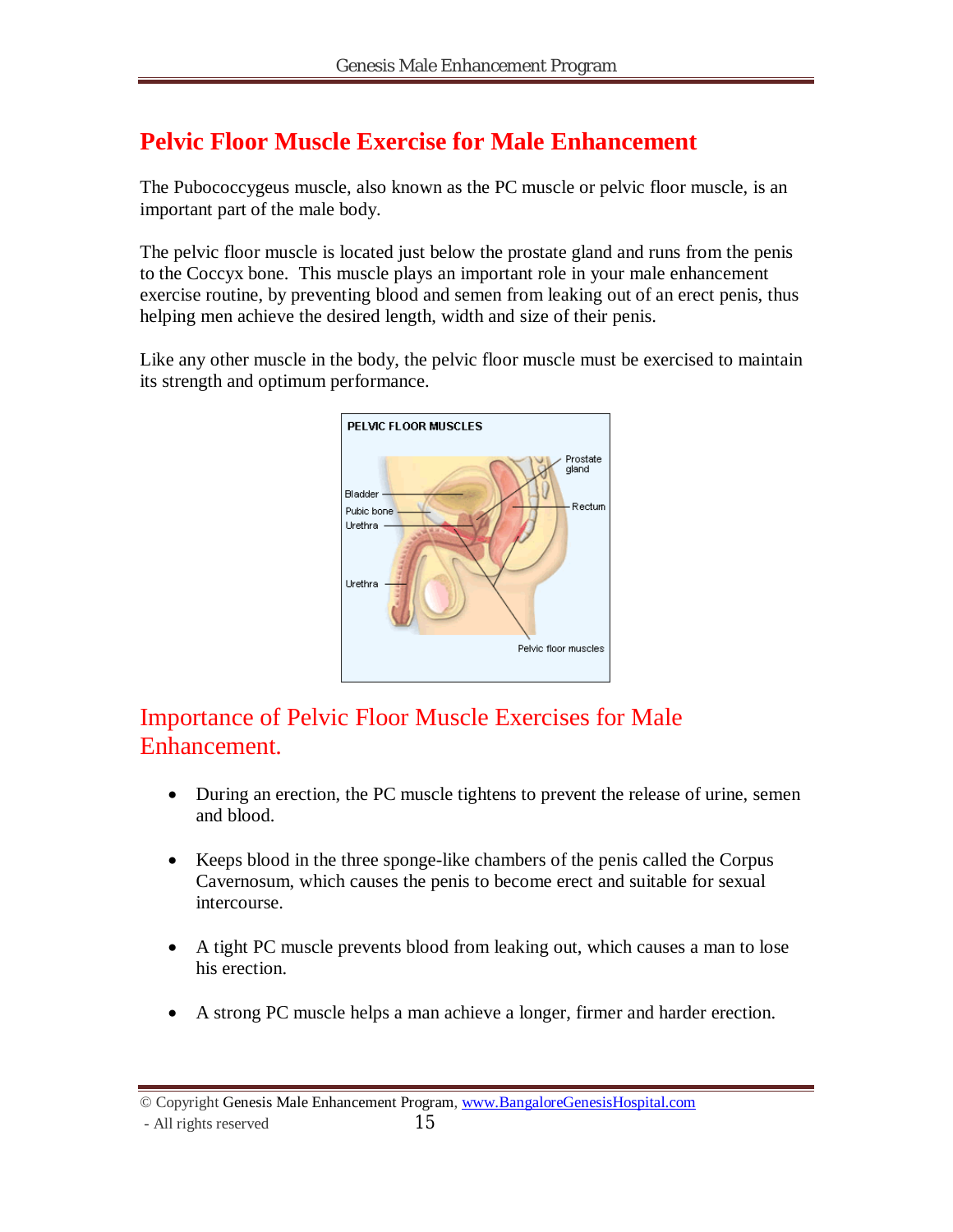- More blood flow to the penis will help a male achieve more intense orgasm and stronger ejaculation.
- In older men, a weak pelvic floor muscle can lead to incontinence, which is the undesired or involuntary release of urine.

#### **Causes of Weak Pelvic Floor Muscles**

- Age
- Lack of exercise
- Poor Diet
- Affects of smoking, excessive alcohol use or use of narcotics
- Prostate Problems or Prostate Surgery

#### **Some of the benefits of doing pelvic floor muscle exercises are:**

- 1. Increases blood flow to the penis
- 2. Exercises are simple and easy to do.
- 3. Helps men achieve a harder and firmer erection.
- 4. Reduces or prevents symptoms of erectile dysfunction.
- 5. Can be done by both older men and young men for male enhancement.
- 6. Can be done anywhere and anytime, including while at work, while driving, while standing or sitting, and can be done while lying down.
- 7. Reduces the pain and discomfort of prostate problems.
- 8. Improves bladder control.
- 9. Helps make orgasms and ejaculation more intense.
- 10. Reduces or eliminates premature ejaculation.
- 11. You do not need any special equipment or clothing to perform these important. Ayurvedic exercises to tighten your pelvic floor muscles.

#### Expected Results from the Genesis Pelvic Floor Muscle Exercises:

- **√** Larger and firmer erection as a tighter PC muscle prevents blood leakage
- **√** Keeps blood in the penis to achieve longer, firmer and harder erection
- **√** Makes your orgasm and ejaculation more intense

#### **√** Makes sex enjoyable for men with prostate problems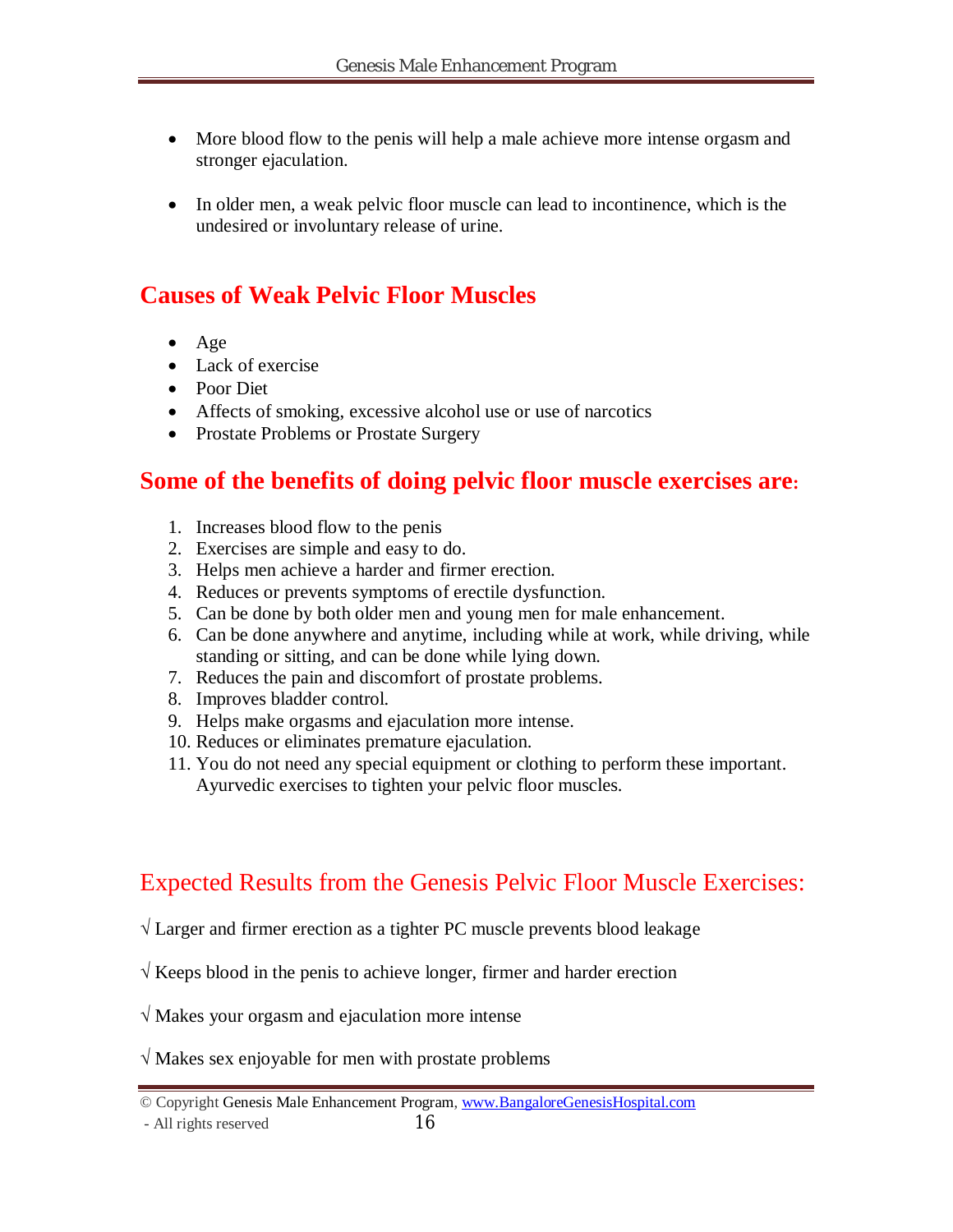**√** Heightened sexual stimulation

**√** Prevents erectile dysfunction and premature ejaculation

**√** Improved Self Confidence

**√** Ability to last longer in bed

**√** Improved bladder control

**√** Reduction or elimination of incontinence

## **Pelvic Muscle Exercise Routine for Young Men (Age 20-40) with Erectile Dysfunction (Routine A)**

Pelvic muscle exercises are easy to do, do not take any special training to do properly and can be done anywhere…at home, at work, while watching television or lying down.

The exercise routines A and B are similar, but the main difference is the length of time for each repetition and number of repetitions per set.

1) Tighten your pelvic floor muscle and hold for 10 seconds then release slowly.

2) Do three sets of this exercise 2 -3 times per day for one week to start. You don't want to overwork the muscle.

3) Each week gradually increase the time per rep by 5 to 10 seconds for each set 2-3 times per day. The goal is to get to 20-30 seconds per set, and perform 3 sets of pelvic floor muscles 2-3 times per day to strengthen your Pubococcygeus muscle.

4) As you notice your pelvic muscles beginning to strengthen, you can increase the length of time of each rep from 5 seconds to 10 seconds, with a goal of 30 seconds per rep by week 4.

5) You should begin to notice changes within a few weeks.

If you are new to exercise or have any health related issues, please consult your doctor before beginning this or any exercise routine.

© Copyright Genesis Male Enhancement Program, www.BangaloreGenesisHospital.com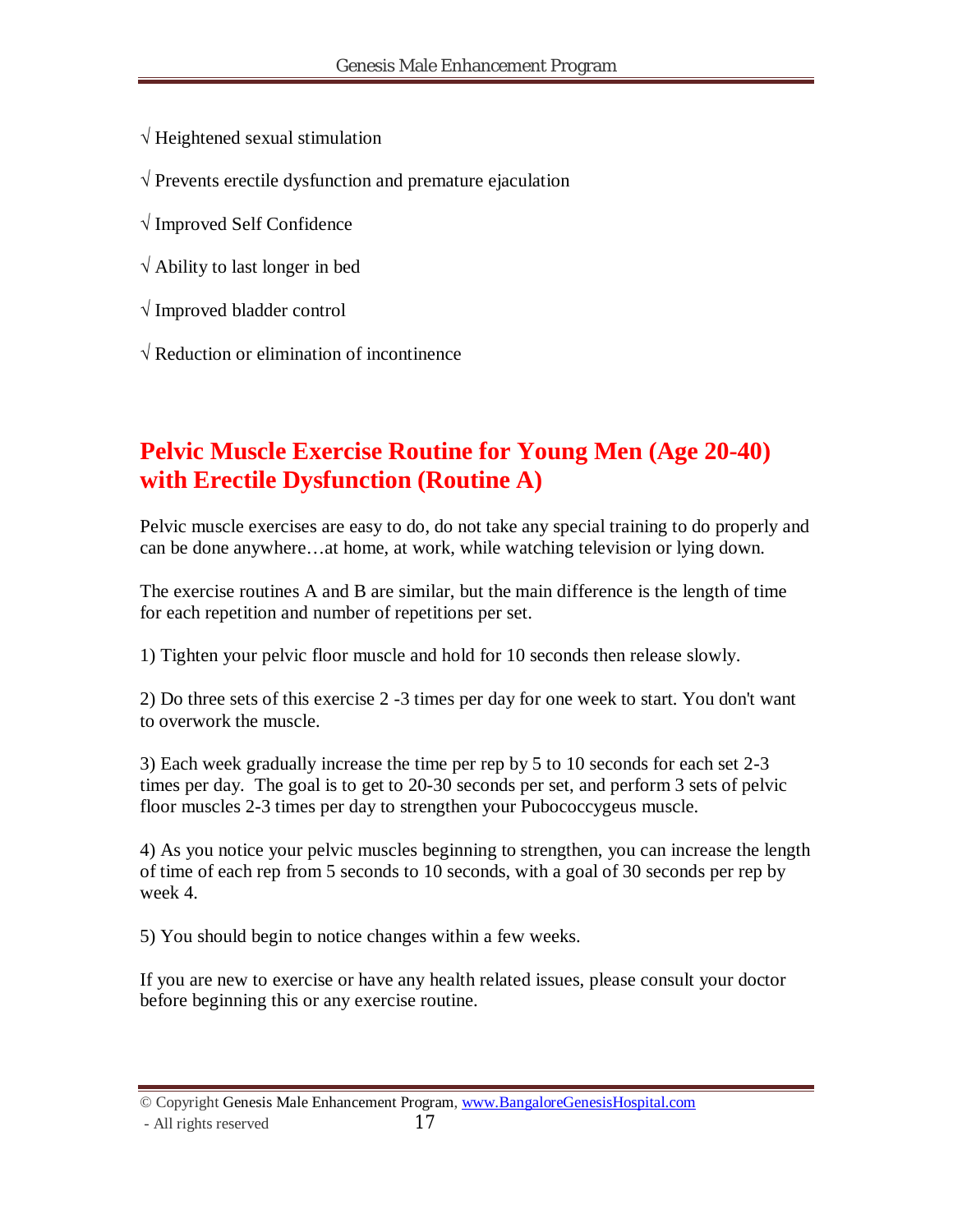#### **Pelvic Floor Muscle Exercise Routine for Older Men (age 50- 75) with Erectile Dysfunction (Routine B)**

Pelvic muscle exercises are easy to do, do not take any special training to do properly and can be done anywhere…at home, at work, while watching television or lying down.

The exercise routines A and B are similar, but the main difference is the length of time for each repetition and number of repetitions per set.

1) Tighten your pelvic muscle and hold for 3-5 seconds then release slowly.

2) Do three sets 2 -3 times per day for one week to start. You don't want to overwork the pelvic floor muscle.

3) Each week gradually increase the time per rep by 3 seconds to 5 seconds. The goal is to get to 20-30 seconds per set, and doing 2 to 3 sets 2-3 times per day to strengthen your Pubococcygeus muscle.

4) As you notice your pelvic floor muscle beginning to strengthen, you can increase the length of time of each rep from 5 seconds to 10 seconds, with a goal of 20 to 30 seconds per set by week 4.

5) You should begin to notice changes within a few weeks.

If you are new to exercise, or have health related issues, consult a doctor before beginning this or any exercise program.